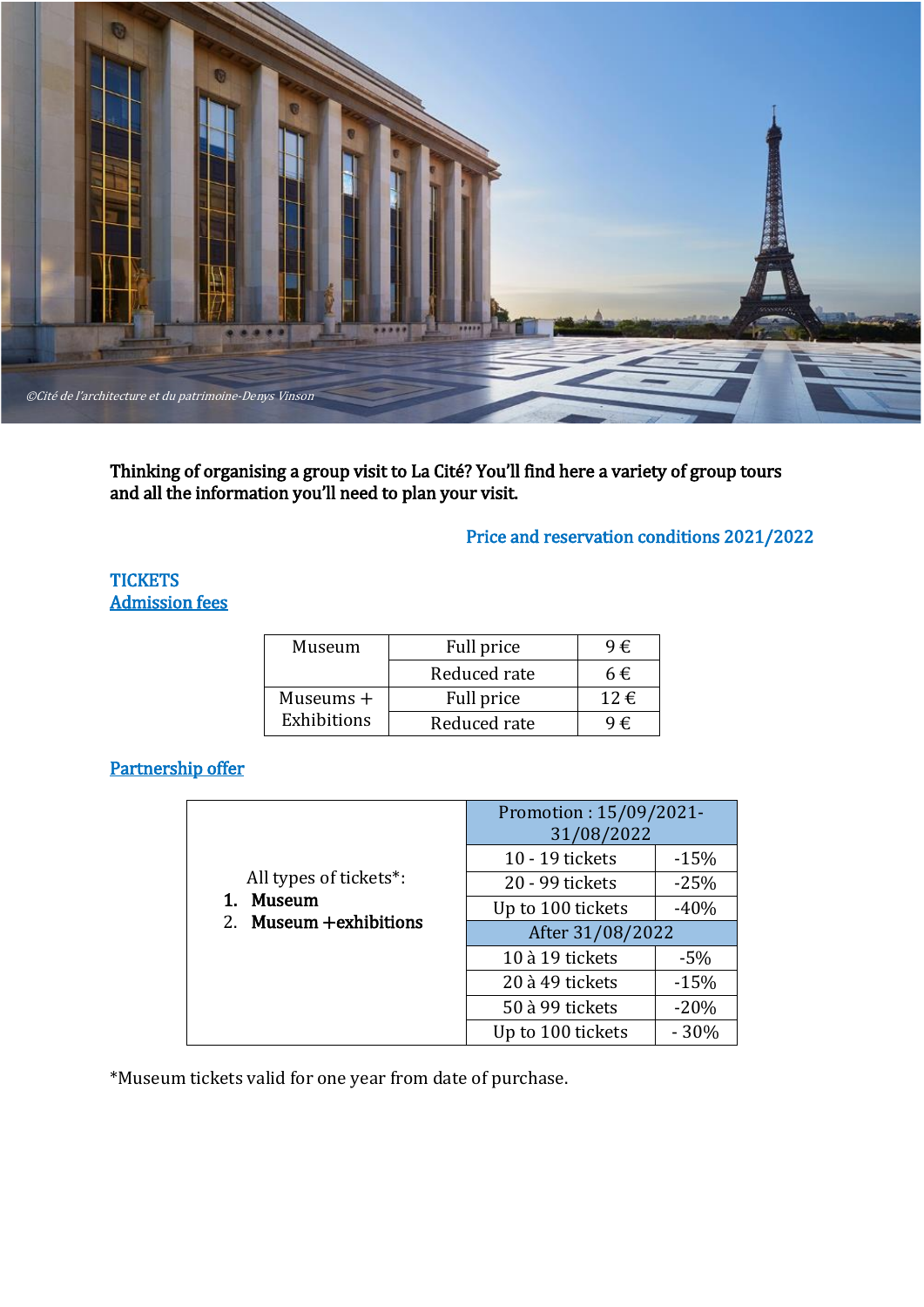

# **TOUR**

## Guided tours in the Cité

Guided tours are available for permanent collections and temporary exhibitions Languages: English, German, Italian, Spanish, Chinese, Japanese…

Visit duration: 90 min.

Due to the high demand for our guided tours, it is necessary to pre-book the knowledgeable guides 3 weeks prior to the visit.

Rates (admission and guide included in this price):

| Group of 1-15 people  | 200 € |
|-----------------------|-------|
| Group of 16-25 people | 300 € |

## Guided tours online

| Group of 30 connection | 250€ |
|------------------------|------|
|------------------------|------|

We have a selection of topics for guided tours including:

| 1. Exhibition Notre-Dame de Paris                  |  |  |
|----------------------------------------------------|--|--|
| 2. Discover architecture through the collections   |  |  |
| 3. The Must-sees of La Cité                        |  |  |
| 4. A literary tour of the most beautiful monuments |  |  |

#### Self-guided tours

#### No "speech fee" required for tour guide Free booking

Reservations are to be made 10 days prior to the visit. A single payment for all members of the group is to be made at the ticket counter the day of the visit.

Due to limited availability we cannot accept group visits that are not pre-arranged

|                                       | <b>Normal</b><br>rate | Special offer for<br>Unguided tour group* |
|---------------------------------------|-----------------------|-------------------------------------------|
| Museum                                | 9€.                   | 6€                                        |
| Combination<br>(Museum + exhibitions) | $12 \in$              | 9€                                        |

#### \* Group special rate applicable for 10 or more than 10

Museum tickets valid for one year from date of purchase. Museum and combined tickets available This applies to all tickets that are self-guided.

#### Full list of topics guided tours of our permanent collections

Discover architecture through the collections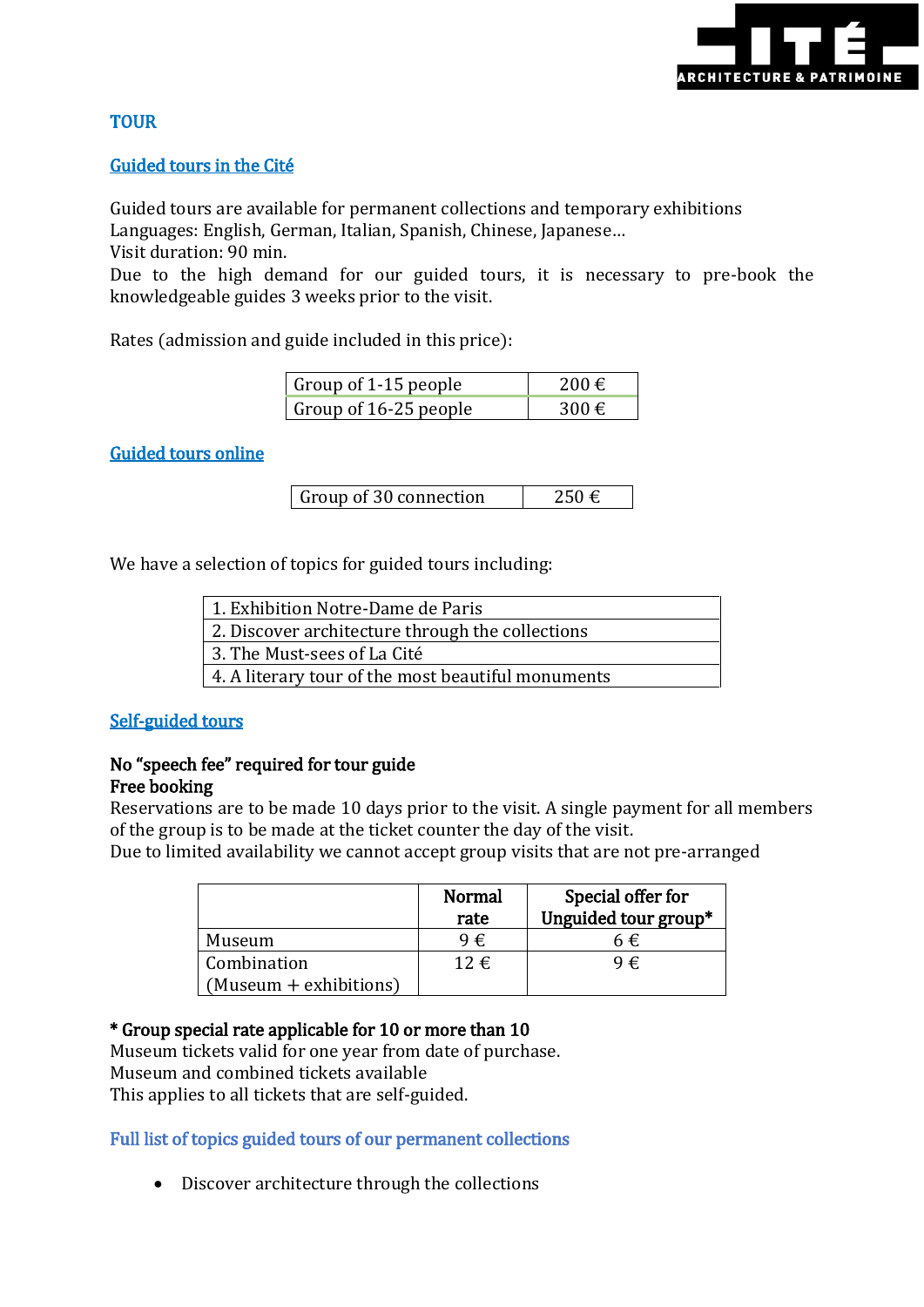

- The routes of Camino de Santiago
- Focus on a galley
- Cast-iron architecture
- History of La Cité's collections
- The city and its buildings in the 19th century
- The Must-sees of La Cité
- Art in the service of the sacred
- A literary tour of the most beautiful monuments
- A tour of the regions de France

#### Guided tours of temporary exhibitions

- Homage to Notre-Dame de Paris (2020-2023)
- Art Deco France-North America Mutual Emulation (October 20, 2022 March 6, 2023)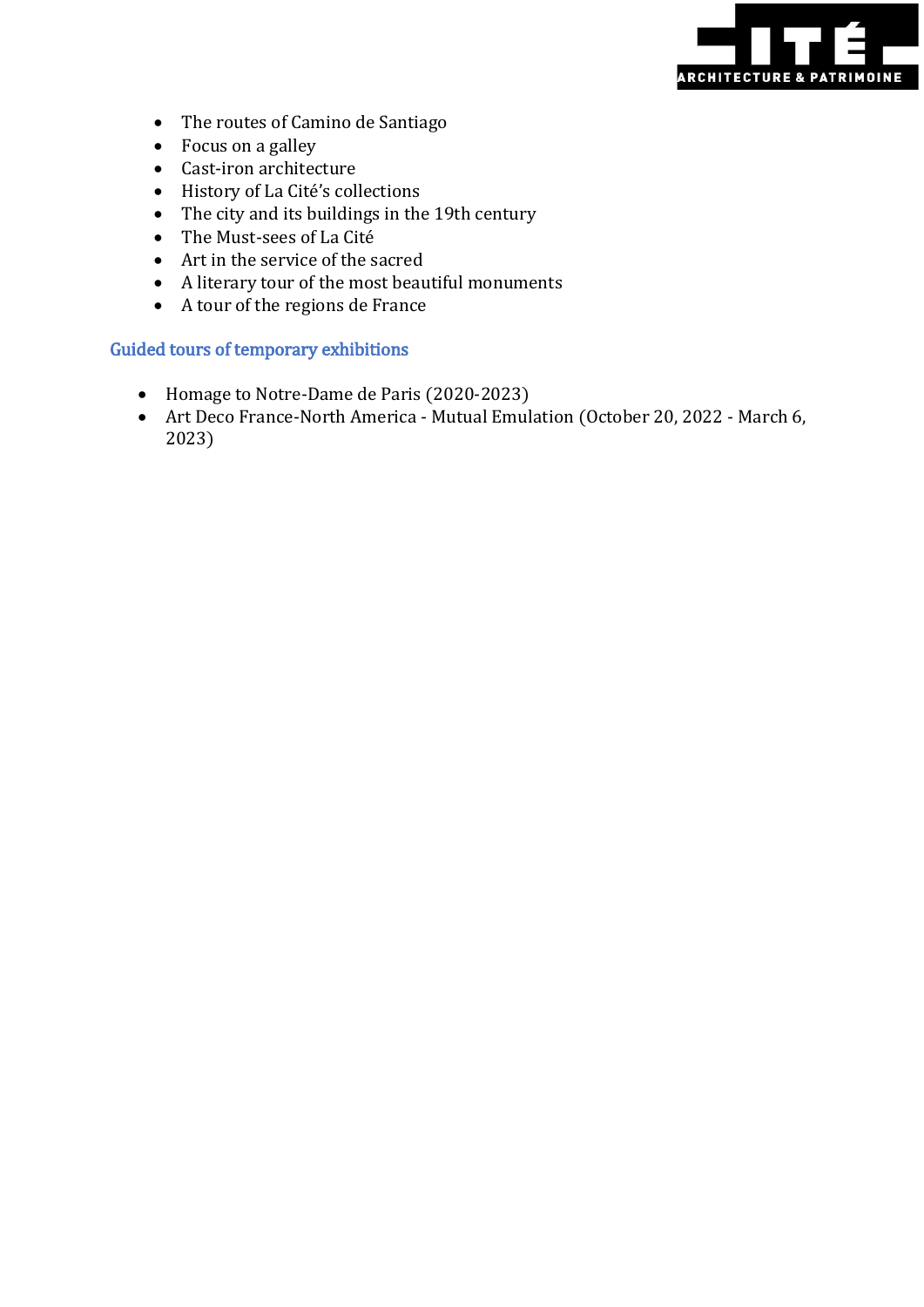

## Addressee

Palais de Chaillot 1, Place du Trocadéro et du 11 Novembre 75116 Paris France +33 1 58 51 52 00 www.citedelarchitecture.fr

# OPENING HOURS

Every day from 11: 15 a.m. to 07 p.m. except Tuesdays. Evenings Thursdays until 09 p.m. Closed on January 1st, May 1st and December 25th

#### **SERVICES**

- Cloakroom
- Restaurant Girafe
- Bookshop "le Moniteur"
- Free WIFI
- Free activity booklet for children

#### RESERVATION AND INFORMATION

Groups are required to book in advance. Mail: [groupes@citedelarchitecture.fr](mailto:groupes@citedelarchitecture.fr) Tel: +33 (0)1 58 51 50 19 Monday - Friday 11am - 1pm

Restaurant Girafe: Tel: +33 (0) 1 40 62 70 61 girafeparis.com

#### **Transport**

- Métro : Trocadéro (line 9 and 6) and Iéna (line 9)
- RER : Champs de Mars Tour Eiffel (RER C)
- Batobus : Tour Eiffel
- Bus Stop : Place du Trocadéro

#### Parking for bus

- Place of Trocadéro, closed to Passy Cemetery Parking for cars
	- Parking Kléber : 65, avenue Kléber
	- Parking garage Moderne : 19 rue de Passy
	- Parking Vinci Indigo : 82 rue de Passy